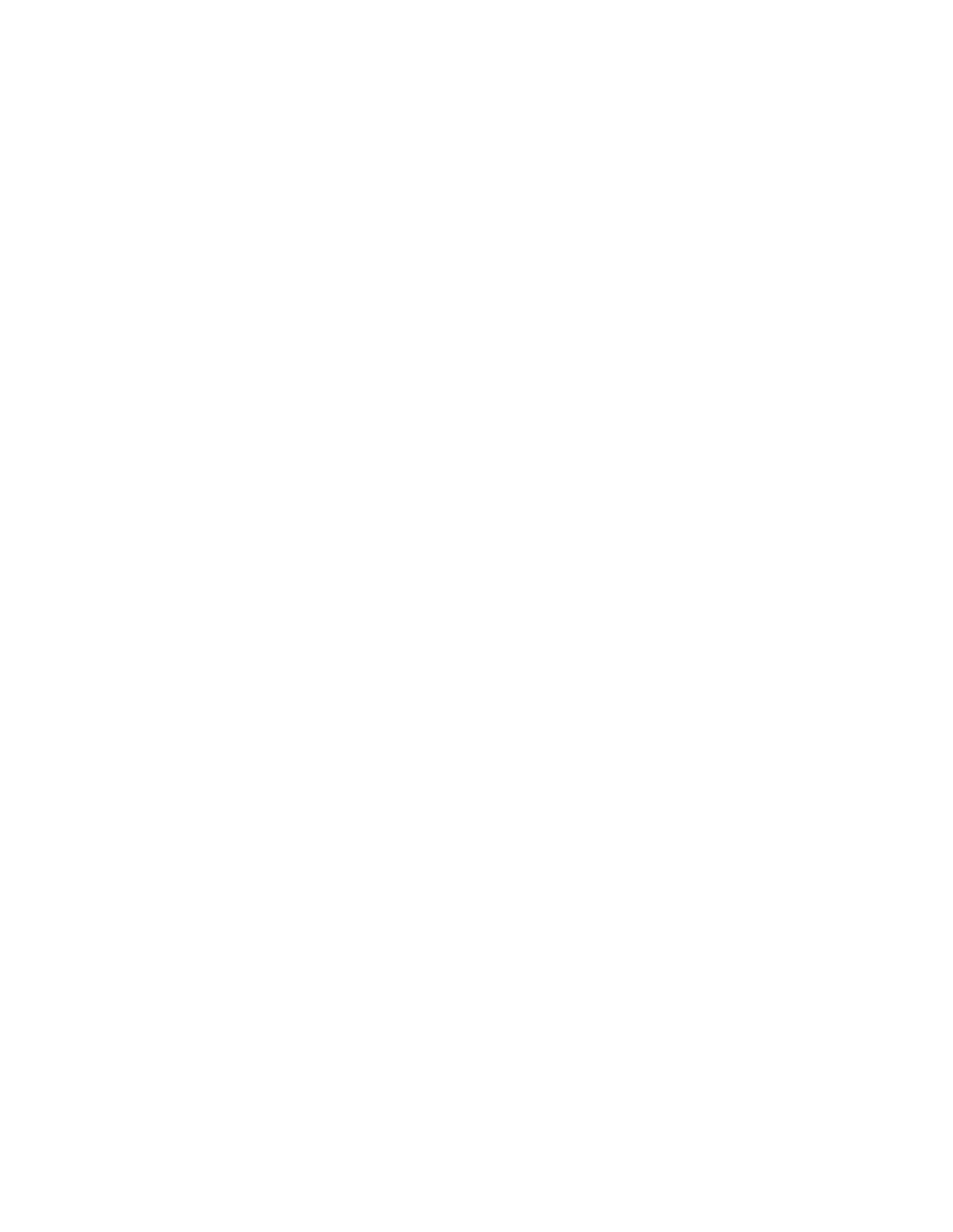| List of projects and activities recommended for blanket approval       |                            |                        | UNEP/OzL.Pro/ExCom/45/15/Corr.1<br>Annex I |                                                |              |                  |
|------------------------------------------------------------------------|----------------------------|------------------------|--------------------------------------------|------------------------------------------------|--------------|------------------|
| Project Title                                                          | Agency                     | <b>ODP</b><br>(tonnes) | Project                                    | <b>Funds approved (US\$)</b><br><b>Support</b> | <b>Total</b> | C.E.<br>(USS/kg) |
| <b>ARGENTINA</b>                                                       |                            |                        |                                            |                                                |              |                  |
| <b>STERILANTS</b>                                                      |                            |                        |                                            |                                                |              |                  |
| Preparation of project proposal                                        |                            |                        |                                            |                                                |              |                  |
| Preparation of MDI phase-out plan                                      | <b>IBRD</b>                |                        | \$50,000                                   | \$3,750                                        | \$53,750     |                  |
|                                                                        | <b>Total for Argentina</b> |                        | \$50,000                                   | \$3,750                                        | \$53,750     |                  |
| <b>CENTRAL AFRICAN REPUBLIC</b>                                        |                            |                        |                                            |                                                |              |                  |
| <b>SEVERAL</b>                                                         |                            |                        |                                            |                                                |              |                  |
| <b>Institutional strengthening</b>                                     |                            |                        |                                            |                                                |              |                  |
| Extension of institutional strengthening project: phase IV             | <b>UNEP</b>                |                        | \$60,000                                   | \$0                                            | \$60,000     |                  |
| <b>Total for Central African Republic</b>                              |                            |                        | \$60,000                                   |                                                | \$60,000     |                  |
| <b>CHINA</b>                                                           |                            |                        |                                            |                                                |              |                  |
| <b>OTHER</b>                                                           |                            |                        |                                            |                                                |              |                  |
| <b>Tobacco fluffing</b>                                                |                            |                        |                                            |                                                |              |                  |
| Tobacco sector plan for CFC-11 phase-out: annual<br>programme for 2005 | <b>UNIDO</b>               | 200.0                  | \$1,700,000                                | \$127,500                                      | \$1,827,500  |                  |
| <b>PRODUCTION</b>                                                      |                            |                        |                                            |                                                |              |                  |
| <b>CFC</b> closure                                                     |                            |                        |                                            |                                                |              |                  |
| Sector plan for CFC production phase-out: 2005                         | <b>IBRD</b>                |                        | \$13,000,000                               | \$975,000                                      | \$13,975,000 |                  |
|                                                                        | <b>Total for China</b>     | 200.0                  | \$14,700,000                               | \$1,102,500                                    | \$15,802,500 |                  |
| <b>COLOMBIA</b>                                                        |                            |                        |                                            |                                                |              |                  |
| <b>SEVERAL</b>                                                         |                            |                        |                                            |                                                |              |                  |
| <b>Institutional strengthening</b>                                     |                            |                        |                                            |                                                |              |                  |
| Extension of institutional strengthening project: phase V              | <b>UNDP</b>                | 22.8                   | \$275,600                                  | \$20,670                                       | \$296,270    |                  |
|                                                                        | <b>Total for Colombia</b>  | 22.8                   | \$275,600                                  | \$20,670                                       | \$296,270    |                  |
| <b>COMOROS</b>                                                         |                            |                        |                                            |                                                |              |                  |
| <b>SEVERAL</b>                                                         |                            |                        |                                            |                                                |              |                  |
| <b>Institutional strengthening</b>                                     |                            |                        |                                            |                                                |              |                  |
| Extension of institutional strengthening project: phase IV             | <b>UNEP</b>                |                        | \$60,000                                   | \$0                                            | \$60,000     |                  |
|                                                                        | <b>Total for Comoros</b>   |                        | \$60,000                                   |                                                | \$60,000     |                  |
| <b>CONGO</b>                                                           |                            |                        |                                            |                                                |              |                  |
| <b>SEVERAL</b>                                                         |                            |                        |                                            |                                                |              |                  |
| <b>Institutional strengthening</b>                                     |                            |                        |                                            |                                                |              |                  |
| Extensionl of institutional strengthening project: phase IV            | <b>UNEP</b>                |                        | \$60,000                                   | \$0                                            | \$60,000     |                  |
|                                                                        | <b>Total for Congo</b>     |                        | \$60,000                                   |                                                | \$60,000     |                  |
| <b>CONGO, DR</b>                                                       |                            |                        |                                            |                                                |              |                  |
| <b>REFRIGERATION</b>                                                   |                            |                        |                                            |                                                |              |                  |
| Preparation of project proposal                                        |                            |                        |                                            |                                                |              |                  |
| Project preparation for refrigeration end-user                         | <b>UNDP</b>                |                        | \$16,870                                   | \$1,265                                        | \$18,135     |                  |
|                                                                        | <b>Total for Congo, DR</b> |                        | \$16,870                                   | \$1,265                                        | \$18,135     |                  |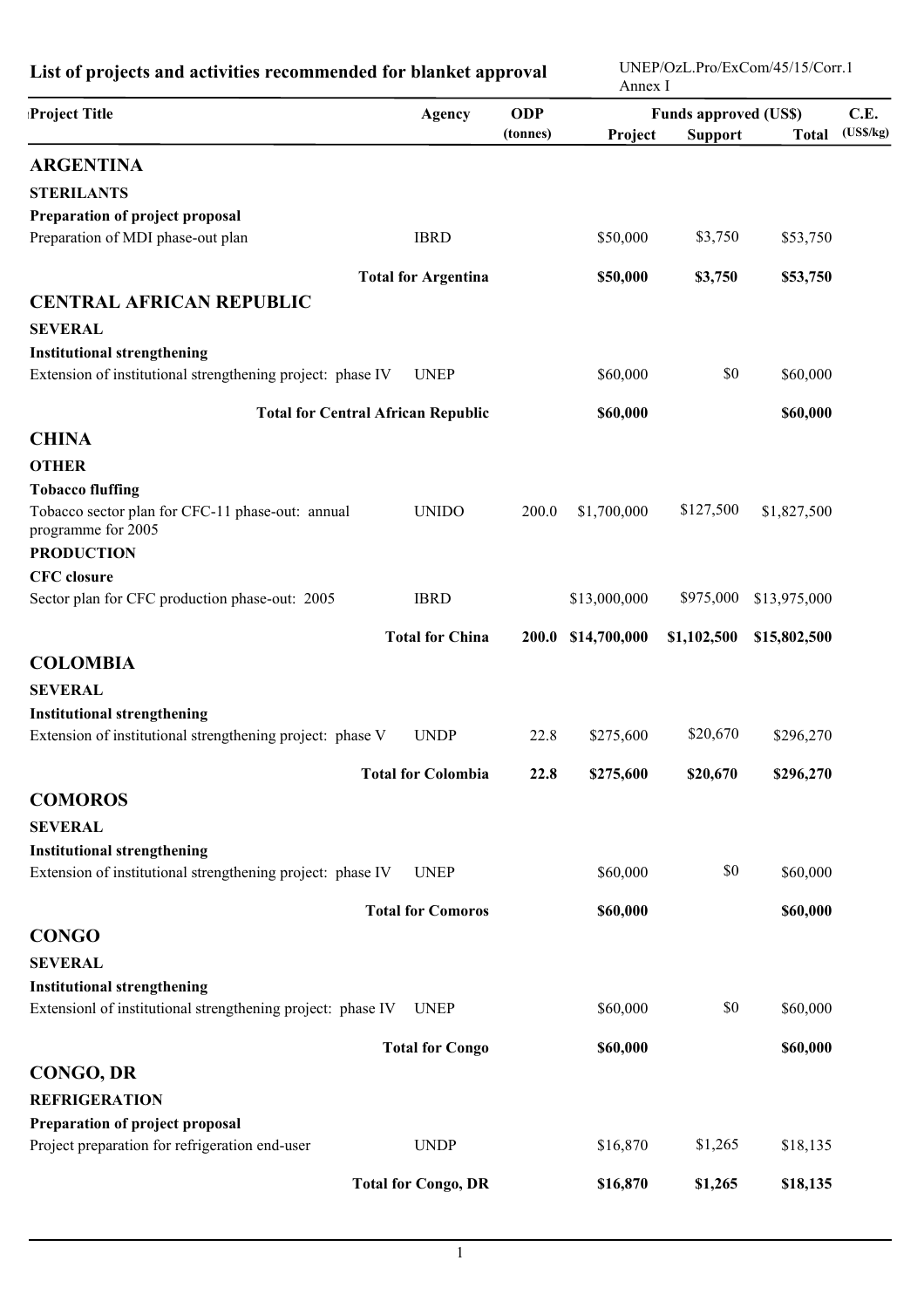| <b>ODP</b><br>Agency<br><b>Funds approved (US\$)</b><br>C.E.<br>(USS/kg)<br>(tonnes)<br>Project<br><b>Support</b><br><b>Total</b><br>PHASE-OUT PLAN<br>CFC phase out plan<br>\$26,000<br>National ODS phase-out plan for CFCs: 2005 annual<br>\$200,000<br>France<br>\$226,000<br>implementation plan<br>\$8,060<br>National ODS phase-out plan for CFCs: 2005 annual<br>Canada<br>\$62,000<br>\$70,060<br>implementation plan<br>\$18,750<br>National ODS phase-out plan for CFCs: 2005 annual<br><b>UNDP</b><br>\$250,000<br>\$268,750<br>implementation plan<br>National ODS phase-out plan for CFCs: 2005 annual<br>\$15,080<br>\$116,000<br>\$131,080<br>Germany<br>implementation plan<br><b>Total for Cuba</b><br>\$628,000<br>\$67,890<br>\$695,890<br><b>ECUADOR</b><br><b>FUMIGANT</b><br>Preparation of project proposal<br>\$1,875<br>Preparation of a methyl bromide project<br><b>IBRD</b><br>\$25,000<br>\$26,875<br><b>SOLVENT</b><br>Preparation of project proposal<br>\$1,500<br>Preparation of a TCA phase-out project<br><b>IBRD</b><br>\$20,000<br>\$21,500<br>Approved on the understanding that the approval was without<br>prejudice to the Montreal Protocol's mechanism dealing with non<br>compliance<br><b>PHASE-OUT PLAN</b><br>CFC phase out plan<br>\$32,349<br><b>IBRD</b><br>National CFC phase-out plan: 2005 annual programme<br>\$439,319<br>\$471,668<br><b>Total for Ecuador</b><br>\$520,043<br>\$484,319<br>\$35,724<br><b>EGYPT</b><br><b>AEROSOL</b><br>Preparation of project proposal<br>Preparation of a MDI phase-out plan (CFC)<br>\$3,750<br><b>UNIDO</b><br>\$50,000<br>\$53,750<br><b>Total for Egypt</b><br>\$50,000<br>\$3,750<br>\$53,750<br><b>EL SALVADOR</b><br><b>FUMIGANT</b><br><b>Training programme/workshop</b><br>\$3,600<br>\$40,000<br>Training and awareness workshop in the fumigants sector<br><b>UNIDO</b><br>\$43,600<br>(methyl bromide)<br>Approved on the understanding that the Government would not<br>seek additional funding from the Multilateral Fund for the phase<br>out of controlled uses of MB<br><b>Total for El Salvador</b><br>\$40,000<br>\$3,600<br>\$43,600<br><b>GEORGIA</b> | List of projects and activities recommended for blanket approval |  |  |  | UNEP/OzL.Pro/ExCom/45/15/Corr.1<br>Annex I |  |  |  |  |
|--------------------------------------------------------------------------------------------------------------------------------------------------------------------------------------------------------------------------------------------------------------------------------------------------------------------------------------------------------------------------------------------------------------------------------------------------------------------------------------------------------------------------------------------------------------------------------------------------------------------------------------------------------------------------------------------------------------------------------------------------------------------------------------------------------------------------------------------------------------------------------------------------------------------------------------------------------------------------------------------------------------------------------------------------------------------------------------------------------------------------------------------------------------------------------------------------------------------------------------------------------------------------------------------------------------------------------------------------------------------------------------------------------------------------------------------------------------------------------------------------------------------------------------------------------------------------------------------------------------------------------------------------------------------------------------------------------------------------------------------------------------------------------------------------------------------------------------------------------------------------------------------------------------------------------------------------------------------------------------------------------------------------------------------------------------------------------------------------------------------------------------------------------------------------|------------------------------------------------------------------|--|--|--|--------------------------------------------|--|--|--|--|
|                                                                                                                                                                                                                                                                                                                                                                                                                                                                                                                                                                                                                                                                                                                                                                                                                                                                                                                                                                                                                                                                                                                                                                                                                                                                                                                                                                                                                                                                                                                                                                                                                                                                                                                                                                                                                                                                                                                                                                                                                                                                                                                                                                          | <b>Project Title</b>                                             |  |  |  |                                            |  |  |  |  |
|                                                                                                                                                                                                                                                                                                                                                                                                                                                                                                                                                                                                                                                                                                                                                                                                                                                                                                                                                                                                                                                                                                                                                                                                                                                                                                                                                                                                                                                                                                                                                                                                                                                                                                                                                                                                                                                                                                                                                                                                                                                                                                                                                                          |                                                                  |  |  |  |                                            |  |  |  |  |
|                                                                                                                                                                                                                                                                                                                                                                                                                                                                                                                                                                                                                                                                                                                                                                                                                                                                                                                                                                                                                                                                                                                                                                                                                                                                                                                                                                                                                                                                                                                                                                                                                                                                                                                                                                                                                                                                                                                                                                                                                                                                                                                                                                          | <b>CUBA</b>                                                      |  |  |  |                                            |  |  |  |  |
|                                                                                                                                                                                                                                                                                                                                                                                                                                                                                                                                                                                                                                                                                                                                                                                                                                                                                                                                                                                                                                                                                                                                                                                                                                                                                                                                                                                                                                                                                                                                                                                                                                                                                                                                                                                                                                                                                                                                                                                                                                                                                                                                                                          |                                                                  |  |  |  |                                            |  |  |  |  |
|                                                                                                                                                                                                                                                                                                                                                                                                                                                                                                                                                                                                                                                                                                                                                                                                                                                                                                                                                                                                                                                                                                                                                                                                                                                                                                                                                                                                                                                                                                                                                                                                                                                                                                                                                                                                                                                                                                                                                                                                                                                                                                                                                                          |                                                                  |  |  |  |                                            |  |  |  |  |
|                                                                                                                                                                                                                                                                                                                                                                                                                                                                                                                                                                                                                                                                                                                                                                                                                                                                                                                                                                                                                                                                                                                                                                                                                                                                                                                                                                                                                                                                                                                                                                                                                                                                                                                                                                                                                                                                                                                                                                                                                                                                                                                                                                          |                                                                  |  |  |  |                                            |  |  |  |  |
|                                                                                                                                                                                                                                                                                                                                                                                                                                                                                                                                                                                                                                                                                                                                                                                                                                                                                                                                                                                                                                                                                                                                                                                                                                                                                                                                                                                                                                                                                                                                                                                                                                                                                                                                                                                                                                                                                                                                                                                                                                                                                                                                                                          |                                                                  |  |  |  |                                            |  |  |  |  |
|                                                                                                                                                                                                                                                                                                                                                                                                                                                                                                                                                                                                                                                                                                                                                                                                                                                                                                                                                                                                                                                                                                                                                                                                                                                                                                                                                                                                                                                                                                                                                                                                                                                                                                                                                                                                                                                                                                                                                                                                                                                                                                                                                                          |                                                                  |  |  |  |                                            |  |  |  |  |
|                                                                                                                                                                                                                                                                                                                                                                                                                                                                                                                                                                                                                                                                                                                                                                                                                                                                                                                                                                                                                                                                                                                                                                                                                                                                                                                                                                                                                                                                                                                                                                                                                                                                                                                                                                                                                                                                                                                                                                                                                                                                                                                                                                          |                                                                  |  |  |  |                                            |  |  |  |  |
|                                                                                                                                                                                                                                                                                                                                                                                                                                                                                                                                                                                                                                                                                                                                                                                                                                                                                                                                                                                                                                                                                                                                                                                                                                                                                                                                                                                                                                                                                                                                                                                                                                                                                                                                                                                                                                                                                                                                                                                                                                                                                                                                                                          |                                                                  |  |  |  |                                            |  |  |  |  |
|                                                                                                                                                                                                                                                                                                                                                                                                                                                                                                                                                                                                                                                                                                                                                                                                                                                                                                                                                                                                                                                                                                                                                                                                                                                                                                                                                                                                                                                                                                                                                                                                                                                                                                                                                                                                                                                                                                                                                                                                                                                                                                                                                                          |                                                                  |  |  |  |                                            |  |  |  |  |
|                                                                                                                                                                                                                                                                                                                                                                                                                                                                                                                                                                                                                                                                                                                                                                                                                                                                                                                                                                                                                                                                                                                                                                                                                                                                                                                                                                                                                                                                                                                                                                                                                                                                                                                                                                                                                                                                                                                                                                                                                                                                                                                                                                          |                                                                  |  |  |  |                                            |  |  |  |  |
|                                                                                                                                                                                                                                                                                                                                                                                                                                                                                                                                                                                                                                                                                                                                                                                                                                                                                                                                                                                                                                                                                                                                                                                                                                                                                                                                                                                                                                                                                                                                                                                                                                                                                                                                                                                                                                                                                                                                                                                                                                                                                                                                                                          |                                                                  |  |  |  |                                            |  |  |  |  |
|                                                                                                                                                                                                                                                                                                                                                                                                                                                                                                                                                                                                                                                                                                                                                                                                                                                                                                                                                                                                                                                                                                                                                                                                                                                                                                                                                                                                                                                                                                                                                                                                                                                                                                                                                                                                                                                                                                                                                                                                                                                                                                                                                                          |                                                                  |  |  |  |                                            |  |  |  |  |
|                                                                                                                                                                                                                                                                                                                                                                                                                                                                                                                                                                                                                                                                                                                                                                                                                                                                                                                                                                                                                                                                                                                                                                                                                                                                                                                                                                                                                                                                                                                                                                                                                                                                                                                                                                                                                                                                                                                                                                                                                                                                                                                                                                          |                                                                  |  |  |  |                                            |  |  |  |  |
|                                                                                                                                                                                                                                                                                                                                                                                                                                                                                                                                                                                                                                                                                                                                                                                                                                                                                                                                                                                                                                                                                                                                                                                                                                                                                                                                                                                                                                                                                                                                                                                                                                                                                                                                                                                                                                                                                                                                                                                                                                                                                                                                                                          |                                                                  |  |  |  |                                            |  |  |  |  |
|                                                                                                                                                                                                                                                                                                                                                                                                                                                                                                                                                                                                                                                                                                                                                                                                                                                                                                                                                                                                                                                                                                                                                                                                                                                                                                                                                                                                                                                                                                                                                                                                                                                                                                                                                                                                                                                                                                                                                                                                                                                                                                                                                                          |                                                                  |  |  |  |                                            |  |  |  |  |
|                                                                                                                                                                                                                                                                                                                                                                                                                                                                                                                                                                                                                                                                                                                                                                                                                                                                                                                                                                                                                                                                                                                                                                                                                                                                                                                                                                                                                                                                                                                                                                                                                                                                                                                                                                                                                                                                                                                                                                                                                                                                                                                                                                          |                                                                  |  |  |  |                                            |  |  |  |  |
|                                                                                                                                                                                                                                                                                                                                                                                                                                                                                                                                                                                                                                                                                                                                                                                                                                                                                                                                                                                                                                                                                                                                                                                                                                                                                                                                                                                                                                                                                                                                                                                                                                                                                                                                                                                                                                                                                                                                                                                                                                                                                                                                                                          |                                                                  |  |  |  |                                            |  |  |  |  |
|                                                                                                                                                                                                                                                                                                                                                                                                                                                                                                                                                                                                                                                                                                                                                                                                                                                                                                                                                                                                                                                                                                                                                                                                                                                                                                                                                                                                                                                                                                                                                                                                                                                                                                                                                                                                                                                                                                                                                                                                                                                                                                                                                                          |                                                                  |  |  |  |                                            |  |  |  |  |
|                                                                                                                                                                                                                                                                                                                                                                                                                                                                                                                                                                                                                                                                                                                                                                                                                                                                                                                                                                                                                                                                                                                                                                                                                                                                                                                                                                                                                                                                                                                                                                                                                                                                                                                                                                                                                                                                                                                                                                                                                                                                                                                                                                          |                                                                  |  |  |  |                                            |  |  |  |  |
|                                                                                                                                                                                                                                                                                                                                                                                                                                                                                                                                                                                                                                                                                                                                                                                                                                                                                                                                                                                                                                                                                                                                                                                                                                                                                                                                                                                                                                                                                                                                                                                                                                                                                                                                                                                                                                                                                                                                                                                                                                                                                                                                                                          |                                                                  |  |  |  |                                            |  |  |  |  |
|                                                                                                                                                                                                                                                                                                                                                                                                                                                                                                                                                                                                                                                                                                                                                                                                                                                                                                                                                                                                                                                                                                                                                                                                                                                                                                                                                                                                                                                                                                                                                                                                                                                                                                                                                                                                                                                                                                                                                                                                                                                                                                                                                                          |                                                                  |  |  |  |                                            |  |  |  |  |
|                                                                                                                                                                                                                                                                                                                                                                                                                                                                                                                                                                                                                                                                                                                                                                                                                                                                                                                                                                                                                                                                                                                                                                                                                                                                                                                                                                                                                                                                                                                                                                                                                                                                                                                                                                                                                                                                                                                                                                                                                                                                                                                                                                          |                                                                  |  |  |  |                                            |  |  |  |  |
|                                                                                                                                                                                                                                                                                                                                                                                                                                                                                                                                                                                                                                                                                                                                                                                                                                                                                                                                                                                                                                                                                                                                                                                                                                                                                                                                                                                                                                                                                                                                                                                                                                                                                                                                                                                                                                                                                                                                                                                                                                                                                                                                                                          |                                                                  |  |  |  |                                            |  |  |  |  |
|                                                                                                                                                                                                                                                                                                                                                                                                                                                                                                                                                                                                                                                                                                                                                                                                                                                                                                                                                                                                                                                                                                                                                                                                                                                                                                                                                                                                                                                                                                                                                                                                                                                                                                                                                                                                                                                                                                                                                                                                                                                                                                                                                                          |                                                                  |  |  |  |                                            |  |  |  |  |
|                                                                                                                                                                                                                                                                                                                                                                                                                                                                                                                                                                                                                                                                                                                                                                                                                                                                                                                                                                                                                                                                                                                                                                                                                                                                                                                                                                                                                                                                                                                                                                                                                                                                                                                                                                                                                                                                                                                                                                                                                                                                                                                                                                          |                                                                  |  |  |  |                                            |  |  |  |  |
|                                                                                                                                                                                                                                                                                                                                                                                                                                                                                                                                                                                                                                                                                                                                                                                                                                                                                                                                                                                                                                                                                                                                                                                                                                                                                                                                                                                                                                                                                                                                                                                                                                                                                                                                                                                                                                                                                                                                                                                                                                                                                                                                                                          |                                                                  |  |  |  |                                            |  |  |  |  |
|                                                                                                                                                                                                                                                                                                                                                                                                                                                                                                                                                                                                                                                                                                                                                                                                                                                                                                                                                                                                                                                                                                                                                                                                                                                                                                                                                                                                                                                                                                                                                                                                                                                                                                                                                                                                                                                                                                                                                                                                                                                                                                                                                                          |                                                                  |  |  |  |                                            |  |  |  |  |
|                                                                                                                                                                                                                                                                                                                                                                                                                                                                                                                                                                                                                                                                                                                                                                                                                                                                                                                                                                                                                                                                                                                                                                                                                                                                                                                                                                                                                                                                                                                                                                                                                                                                                                                                                                                                                                                                                                                                                                                                                                                                                                                                                                          |                                                                  |  |  |  |                                            |  |  |  |  |
|                                                                                                                                                                                                                                                                                                                                                                                                                                                                                                                                                                                                                                                                                                                                                                                                                                                                                                                                                                                                                                                                                                                                                                                                                                                                                                                                                                                                                                                                                                                                                                                                                                                                                                                                                                                                                                                                                                                                                                                                                                                                                                                                                                          |                                                                  |  |  |  |                                            |  |  |  |  |
|                                                                                                                                                                                                                                                                                                                                                                                                                                                                                                                                                                                                                                                                                                                                                                                                                                                                                                                                                                                                                                                                                                                                                                                                                                                                                                                                                                                                                                                                                                                                                                                                                                                                                                                                                                                                                                                                                                                                                                                                                                                                                                                                                                          |                                                                  |  |  |  |                                            |  |  |  |  |
|                                                                                                                                                                                                                                                                                                                                                                                                                                                                                                                                                                                                                                                                                                                                                                                                                                                                                                                                                                                                                                                                                                                                                                                                                                                                                                                                                                                                                                                                                                                                                                                                                                                                                                                                                                                                                                                                                                                                                                                                                                                                                                                                                                          |                                                                  |  |  |  |                                            |  |  |  |  |
|                                                                                                                                                                                                                                                                                                                                                                                                                                                                                                                                                                                                                                                                                                                                                                                                                                                                                                                                                                                                                                                                                                                                                                                                                                                                                                                                                                                                                                                                                                                                                                                                                                                                                                                                                                                                                                                                                                                                                                                                                                                                                                                                                                          |                                                                  |  |  |  |                                            |  |  |  |  |
| <b>SEVERAL</b>                                                                                                                                                                                                                                                                                                                                                                                                                                                                                                                                                                                                                                                                                                                                                                                                                                                                                                                                                                                                                                                                                                                                                                                                                                                                                                                                                                                                                                                                                                                                                                                                                                                                                                                                                                                                                                                                                                                                                                                                                                                                                                                                                           |                                                                  |  |  |  |                                            |  |  |  |  |
| <b>Institutional strengthening</b>                                                                                                                                                                                                                                                                                                                                                                                                                                                                                                                                                                                                                                                                                                                                                                                                                                                                                                                                                                                                                                                                                                                                                                                                                                                                                                                                                                                                                                                                                                                                                                                                                                                                                                                                                                                                                                                                                                                                                                                                                                                                                                                                       |                                                                  |  |  |  |                                            |  |  |  |  |
| \$0<br>Extension of institutional strengthening project: phase IV<br>\$60,667<br>\$60,667<br><b>UNEP</b>                                                                                                                                                                                                                                                                                                                                                                                                                                                                                                                                                                                                                                                                                                                                                                                                                                                                                                                                                                                                                                                                                                                                                                                                                                                                                                                                                                                                                                                                                                                                                                                                                                                                                                                                                                                                                                                                                                                                                                                                                                                                 |                                                                  |  |  |  |                                            |  |  |  |  |
| <b>Total for Georgia</b><br>\$60,667<br>\$60,667                                                                                                                                                                                                                                                                                                                                                                                                                                                                                                                                                                                                                                                                                                                                                                                                                                                                                                                                                                                                                                                                                                                                                                                                                                                                                                                                                                                                                                                                                                                                                                                                                                                                                                                                                                                                                                                                                                                                                                                                                                                                                                                         |                                                                  |  |  |  |                                            |  |  |  |  |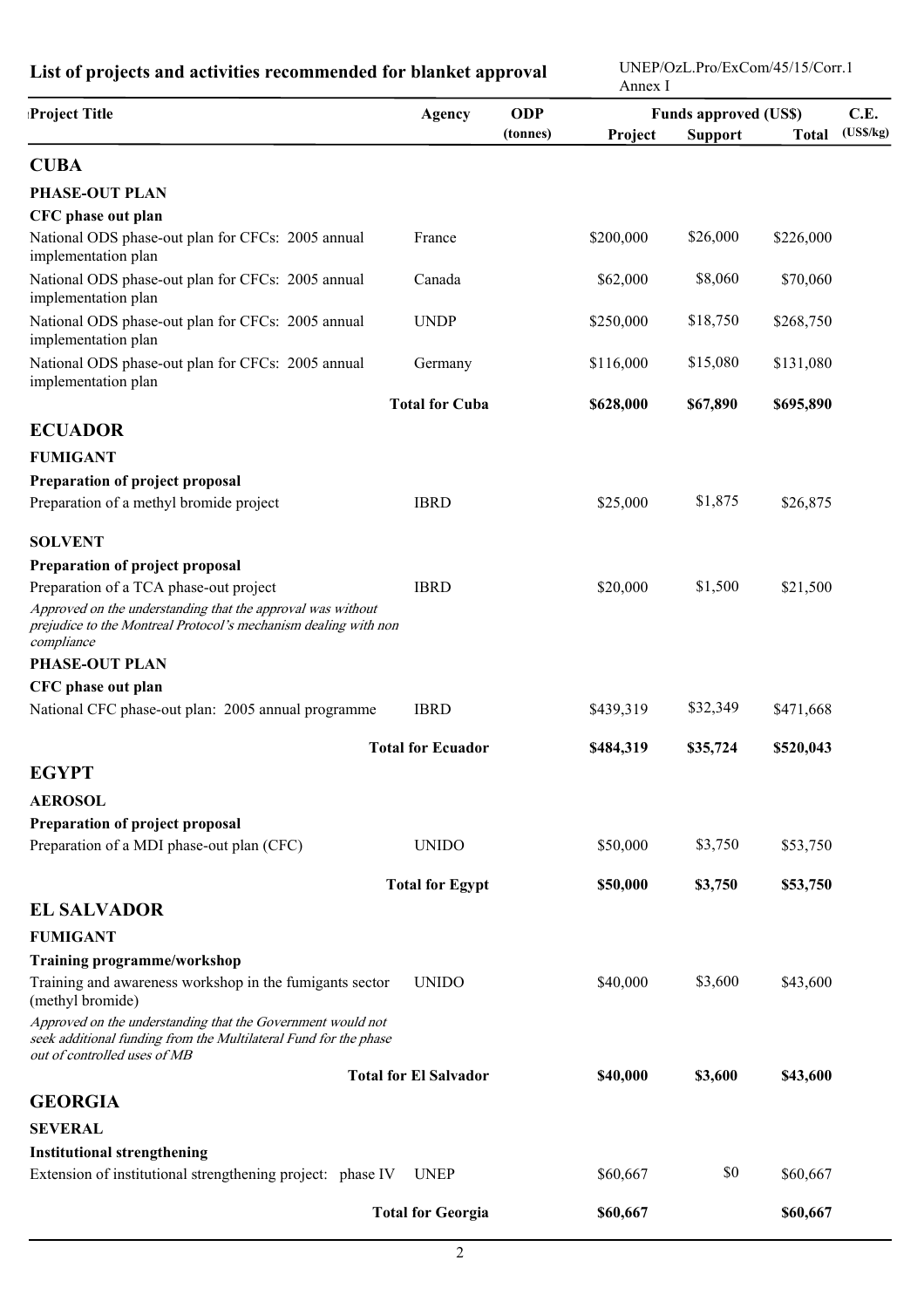UNEP/OzL.Pro/ExCom/45/15/Corr.1

|                                                                                                                                                                                   |                           |            | Annex I                      |                |              |          |
|-----------------------------------------------------------------------------------------------------------------------------------------------------------------------------------|---------------------------|------------|------------------------------|----------------|--------------|----------|
| Project Title                                                                                                                                                                     | <b>Agency</b>             | <b>ODP</b> | <b>Funds approved (US\$)</b> |                |              | C.E.     |
|                                                                                                                                                                                   |                           | (tonnes)   | Project                      | <b>Support</b> | <b>Total</b> | (USS/kg) |
| <b>GUINEA</b>                                                                                                                                                                     |                           |            |                              |                |              |          |
| <b>REFRIGERATION</b>                                                                                                                                                              |                           |            |                              |                |              |          |
| Refrigerant management plan                                                                                                                                                       |                           |            |                              |                |              |          |
| Implementation of the RMP: recovery and recycling                                                                                                                                 | <b>UNDP</b>               | 5.0        | \$49,890                     | \$4,490        | \$54,380     |          |
| Approved on the understanding that disbursement of the funding is<br>subject to enactment of a quota and licensing system for ODS,<br>including setting the quotas for major CFCs |                           |            |                              |                |              |          |
| Implementation of the RMP: phase II of customs training                                                                                                                           | <b>UNEP</b>               |            | \$25,000                     | \$3,250        | \$28,250     |          |
| Approved on the understanding that disbursement of the funding is<br>subject to enactment of a quota and licensing system for ODS,<br>including setting the quotas for major CFCs |                           |            |                              |                |              |          |
| Implementation of the RMP: phase II of training<br>refrigeration technicians                                                                                                      | <b>UNEP</b>               |            | \$25,000                     | \$3,250        | \$28,250     |          |
| Approved on the understanding that disbursement of the funding is<br>subject to enactment of a quota and licensing system for ODS,<br>including setting the quotas for major CFCs |                           |            |                              |                |              |          |
| Implementation of the RMP: monitoring the activities of the UNEP<br><b>RMP</b>                                                                                                    |                           |            | \$20,000                     | \$2,600        | \$22,600     |          |
|                                                                                                                                                                                   | <b>Total for Guinea</b>   | 5.0        | \$119,890                    | \$13,590       | \$133,480    |          |
| <b>INDIA</b>                                                                                                                                                                      |                           |            |                              |                |              |          |
| <b>PRODUCTION</b>                                                                                                                                                                 |                           |            |                              |                |              |          |
| <b>CFC</b> closure                                                                                                                                                                |                           |            |                              |                |              |          |
| CFC production sector gradual phase-out: 2005 annual<br>implementation plan                                                                                                       | <b>IBRD</b>               |            | \$5,850,000                  | \$438,750      | \$6,288,750  |          |
|                                                                                                                                                                                   | <b>Total for India</b>    |            | \$5,850,000                  | \$438,750      | \$6,288,750  |          |
| <b>IRAN</b>                                                                                                                                                                       |                           |            |                              |                |              |          |
| <b>PHASE-OUT PLAN</b>                                                                                                                                                             |                           |            |                              |                |              |          |
| CFC phase out plan                                                                                                                                                                |                           |            |                              |                |              |          |
| National CFC phase-out plan: 2005 annual implementation UNIDO<br>programme                                                                                                        |                           |            | \$742,449                    | \$55,684       | \$798,133    |          |
| National CFC phase-out plan: 2005 annual implementation Germany<br>programme                                                                                                      |                           |            | \$479,044                    | \$52,695       | \$531,739    |          |
| National CFC phase-out plan: 2005 annual implementation France<br>programme                                                                                                       |                           |            | \$500,000                    | \$55,000       | \$555,000    |          |
|                                                                                                                                                                                   | <b>Total for Iran</b>     |            | \$1,721,493                  | \$163,379      | \$1,884,872  |          |
| <b>KUWAIT</b>                                                                                                                                                                     |                           |            |                              |                |              |          |
| <b>HALON</b>                                                                                                                                                                      |                           |            |                              |                |              |          |
| Preparation of project proposal                                                                                                                                                   |                           |            |                              |                |              |          |
| Preparation of a halon phase-out plan                                                                                                                                             | <b>UNIDO</b>              |            | \$25,000                     | \$1,875        | \$26,875     |          |
|                                                                                                                                                                                   | <b>Total for Kuwait</b>   |            | \$25,000                     | \$1,875        | \$26,875     |          |
| <b>LAO, PDR</b>                                                                                                                                                                   |                           |            |                              |                |              |          |
| <b>FOAM</b>                                                                                                                                                                       |                           |            |                              |                |              |          |
| Preparation of project proposal                                                                                                                                                   |                           |            |                              |                |              |          |
| Project preparation for foam multiple sub-sectors                                                                                                                                 | <b>UNDP</b>               |            | \$22,493                     | \$1,687        | \$24,180     |          |
|                                                                                                                                                                                   | <b>Total for Lao, PDR</b> |            | \$22,493                     | \$1,687        | \$24,180     |          |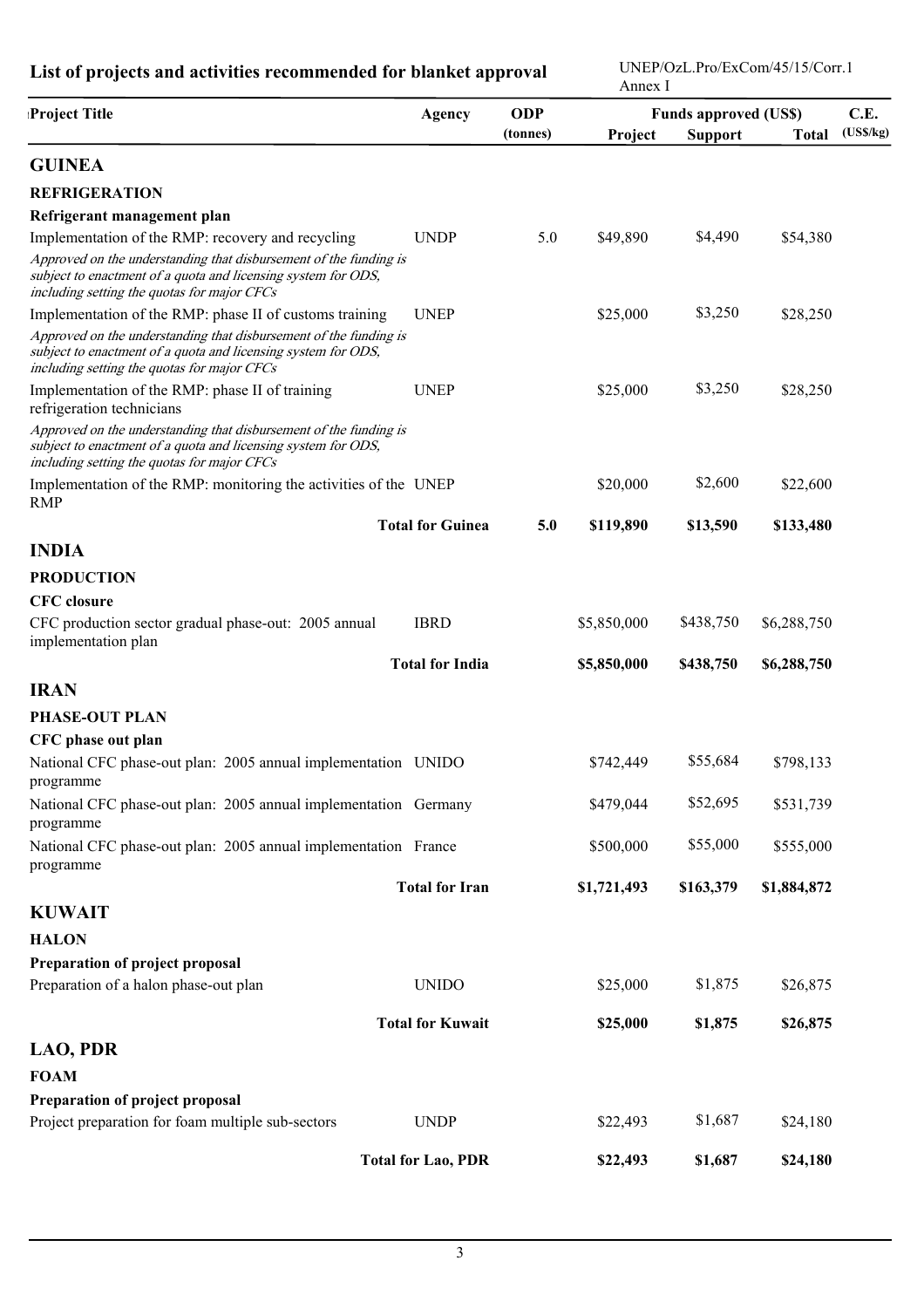| Project Title                                                                                                                                                                                               | <b>Agency</b>               | <b>ODP</b><br>(tonnes) | <b>Funds approved (US\$)</b><br>Project<br><b>Support</b><br><b>Total</b> |          |           | C.E.<br>(USS/kg) |  |
|-------------------------------------------------------------------------------------------------------------------------------------------------------------------------------------------------------------|-----------------------------|------------------------|---------------------------------------------------------------------------|----------|-----------|------------------|--|
|                                                                                                                                                                                                             |                             |                        |                                                                           |          |           |                  |  |
| <b>LESOTHO</b>                                                                                                                                                                                              |                             |                        |                                                                           |          |           |                  |  |
| <b>SEVERAL</b>                                                                                                                                                                                              |                             |                        |                                                                           |          |           |                  |  |
| <b>Institutional strengthening</b>                                                                                                                                                                          |                             |                        |                                                                           |          |           |                  |  |
| Extension of institutional strengthening project: phase III<br>Approved on the understanding that the approval was without<br>prejudice to the Montreal Protocol's mechanism dealing with non<br>compliance | <b>UNEP</b>                 |                        | \$26,000                                                                  | \$0      | \$26,000  |                  |  |
|                                                                                                                                                                                                             | <b>Total for Lesotho</b>    |                        | \$26,000                                                                  |          | \$26,000  |                  |  |
| <b>LIBYA</b>                                                                                                                                                                                                |                             |                        |                                                                           |          |           |                  |  |
| <b>FUMIGANT</b>                                                                                                                                                                                             |                             |                        |                                                                           |          |           |                  |  |
| Preparation of project proposal                                                                                                                                                                             |                             |                        |                                                                           |          |           |                  |  |
| Preparation of a phase-out plan in the fumigants sector<br>(methyl bromide)                                                                                                                                 | <b>UNIDO</b>                |                        | \$15,000                                                                  | \$1,125  | \$16,125  |                  |  |
| <b>HALON</b>                                                                                                                                                                                                |                             |                        |                                                                           |          |           |                  |  |
| Preparation of project proposal                                                                                                                                                                             |                             |                        |                                                                           |          |           |                  |  |
| Preparation of a halon phase-out plan                                                                                                                                                                       | <b>UNIDO</b>                |                        | \$25,000                                                                  | \$1,875  | \$26,875  |                  |  |
|                                                                                                                                                                                                             | <b>Total for Libya</b>      |                        | \$40,000                                                                  | \$3,000  | \$43,000  |                  |  |
| <b>MADAGASCAR</b>                                                                                                                                                                                           |                             |                        |                                                                           |          |           |                  |  |
| <b>FUMIGANT</b>                                                                                                                                                                                             |                             |                        |                                                                           |          |           |                  |  |
| <b>Training programme/workshop</b>                                                                                                                                                                          |                             |                        |                                                                           |          |           |                  |  |
| Training and awareness workshop in the fumigants sector<br>(methyl bromide)                                                                                                                                 | <b>UNIDO</b>                |                        | \$40,000                                                                  | \$3,600  | \$43,600  |                  |  |
| Approved on the understanding that the Government would not<br>seek additional funding from the Multilateral Fund for the phase<br>out of controlled uses of MB                                             |                             |                        |                                                                           |          |           |                  |  |
|                                                                                                                                                                                                             | <b>Total for Madagascar</b> |                        | \$40,000                                                                  | \$3,600  | \$43,600  |                  |  |
| <b>MALI</b>                                                                                                                                                                                                 |                             |                        |                                                                           |          |           |                  |  |
| <b>REFRIGERATION</b>                                                                                                                                                                                        |                             |                        |                                                                           |          |           |                  |  |
| Refrigerant management plan                                                                                                                                                                                 |                             |                        |                                                                           |          |           |                  |  |
| Implementation of the refrigerant management plan update: UNEP<br>Phase 2 training for customs officials                                                                                                    |                             |                        | \$29,546                                                                  | \$3,841  | \$33,387  |                  |  |
| Implementation of the refrigerant management plan update: UNDP<br>supplementary training and spares to the national<br>programme for recovery and recycling of refrigerants                                 |                             |                        | \$50,000                                                                  | \$4,500  | \$54,500  |                  |  |
| Implementation of the refrigerant management plan update: UNEP<br>monitoring of the activities in the RMP                                                                                                   |                             |                        | \$20,000                                                                  | \$2,600  | \$22,600  |                  |  |
| Implementation of the refrigerant management plan update: UNEP<br>phase 2 training for refrigeration technicians                                                                                            |                             |                        | \$25,000                                                                  | \$3,250  | \$28,250  |                  |  |
|                                                                                                                                                                                                             | <b>Total for Mali</b>       |                        | \$124,546                                                                 | \$14,191 | \$138,737 |                  |  |
| <b>MAURITIUS</b>                                                                                                                                                                                            |                             |                        |                                                                           |          |           |                  |  |
| <b>PHASE-OUT PLAN</b>                                                                                                                                                                                       |                             |                        |                                                                           |          |           |                  |  |
| ODS phase out plan                                                                                                                                                                                          |                             |                        |                                                                           |          |           |                  |  |
| Implementation of an ODS terminal phase-out management Germany<br>plan: second tranche                                                                                                                      |                             | 2.0                    | \$62,030                                                                  | \$8,064  | \$70,094  |                  |  |
| <b>SEVERAL</b>                                                                                                                                                                                              |                             |                        |                                                                           |          |           |                  |  |
| <b>Institutional strengthening</b>                                                                                                                                                                          |                             |                        |                                                                           |          |           |                  |  |
| Extension of institutional strengthening project: phase II                                                                                                                                                  | <b>UNEP</b>                 |                        | \$60,000                                                                  | \$0      | \$60,000  |                  |  |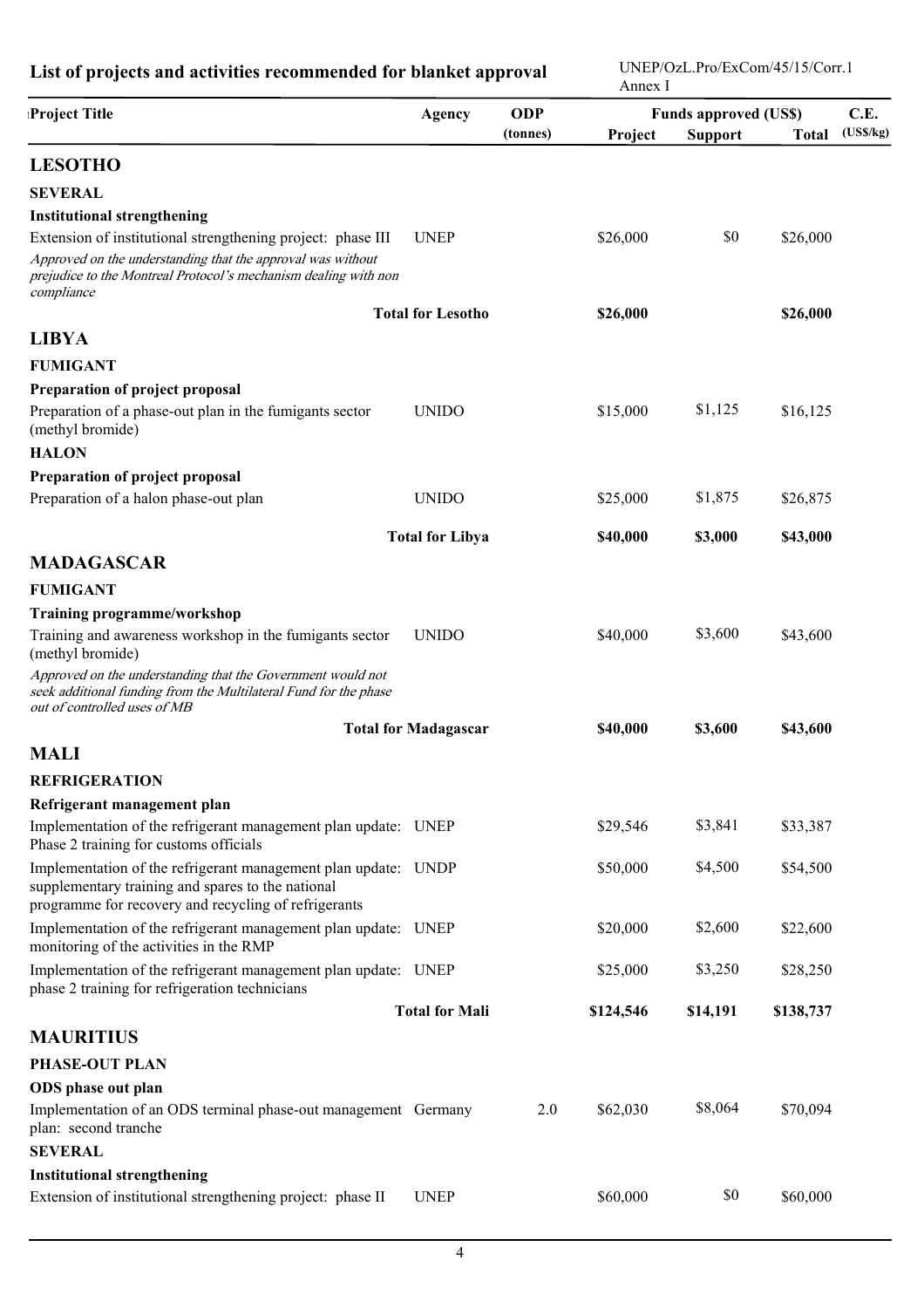| <b>Project Title</b>                                                                                                                                            | Agency                     | <b>ODP</b><br>(tonnes) | <b>Funds approved (US\$)</b><br><b>Support</b><br>Project<br><b>Total</b> |           |             | C.E.<br>(USS/kg) |
|-----------------------------------------------------------------------------------------------------------------------------------------------------------------|----------------------------|------------------------|---------------------------------------------------------------------------|-----------|-------------|------------------|
|                                                                                                                                                                 | <b>Total for Mauritius</b> | 2.0                    | \$122,030                                                                 | \$8,064   | \$130,094   |                  |
| <b>MEXICO</b>                                                                                                                                                   |                            |                        |                                                                           |           |             |                  |
| <b>PRODUCTION</b>                                                                                                                                               |                            |                        |                                                                           |           |             |                  |
| <b>CFC</b> closure                                                                                                                                              |                            |                        |                                                                           |           |             |                  |
| Sector plan for phasing out CFC-11 and CFC-12<br>production sector: third tranche                                                                               | <b>UNIDO</b>               |                        | \$4,000,000                                                               | \$300,000 | \$4,300,000 |                  |
| <b>SEVERAL</b>                                                                                                                                                  |                            |                        |                                                                           |           |             |                  |
| <b>Institutional strengthening</b>                                                                                                                              |                            |                        |                                                                           |           |             |                  |
| Extension of institutional strengthening project: phase VII                                                                                                     | <b>UNIDO</b>               |                        | \$247,000                                                                 | \$18,525  | \$265,525   |                  |
|                                                                                                                                                                 | <b>Total for Mexico</b>    |                        | \$4,247,000                                                               | \$318,525 | \$4,565,525 |                  |
| <b>MOLDOVA</b>                                                                                                                                                  |                            |                        |                                                                           |           |             |                  |
| <b>FUMIGANT</b>                                                                                                                                                 |                            |                        |                                                                           |           |             |                  |
| <b>Training programme/workshop</b>                                                                                                                              |                            |                        |                                                                           |           |             |                  |
| Training and awareness workshop in the fumigants sector<br>(methyl bromide)                                                                                     | <b>UNIDO</b>               |                        | \$30,000                                                                  | \$2,700   | \$32,700    |                  |
| Approved on the understanding that the Government would not<br>seek additional funding from the Multilateral Fund for the phase<br>out of controlled uses of MB |                            |                        |                                                                           |           |             |                  |
|                                                                                                                                                                 | <b>Total for Moldova</b>   |                        | \$30,000                                                                  | \$2,700   | \$32,700    |                  |
| <b>MONGOLIA</b>                                                                                                                                                 |                            |                        |                                                                           |           |             |                  |
| <b>PHASE-OUT PLAN</b>                                                                                                                                           |                            |                        |                                                                           |           |             |                  |
| Preparation of project proposal                                                                                                                                 |                            |                        |                                                                           |           |             |                  |
| Preparation of a terminal phase-out management plan                                                                                                             | Japan                      |                        | \$33,900                                                                  | \$4,407   | \$38,307    |                  |
|                                                                                                                                                                 | <b>Total for Mongolia</b>  |                        | \$33,900                                                                  | \$4,407   | \$38,307    |                  |
| <b>MYANMAR</b>                                                                                                                                                  |                            |                        |                                                                           |           |             |                  |
| <b>REFRIGERATION</b>                                                                                                                                            |                            |                        |                                                                           |           |             |                  |
| Refrigerant management plan                                                                                                                                     |                            |                        |                                                                           |           |             |                  |
| Implementation of the RMP: preparation of ozone<br>regulations for control of ODSs                                                                              | <b>UNEP</b>                |                        | \$13,000                                                                  | \$1,690   | \$14,690    |                  |
| Implementation of the RMP: monitoring the RMP<br>implementation                                                                                                 | <b>UNEP</b>                |                        | \$22,000                                                                  | \$2,860   | \$24,860    |                  |
| Implementation of the RMP: establishing conversion<br>practice of domestic refrigerators                                                                        | <b>UNIDO</b>               |                        | \$80,000                                                                  | \$7,200   | \$87,200    |                  |
|                                                                                                                                                                 | <b>Total for Myanmar</b>   |                        | \$115,000                                                                 | \$11,750  | \$126,750   |                  |
| <b>NICARAGUA</b>                                                                                                                                                |                            |                        |                                                                           |           |             |                  |
| <b>FUMIGANT</b>                                                                                                                                                 |                            |                        |                                                                           |           |             |                  |
| <b>Training programme/workshop</b>                                                                                                                              |                            |                        |                                                                           |           |             |                  |
| Training and awareness workshop in the fumigants sector<br>(methyl bromide)                                                                                     | <b>UNIDO</b>               |                        | \$30,000                                                                  | \$2,700   | \$32,700    |                  |
| Approved on the understanding that the Government would not<br>seek additional funding from the Multilateral Fund for the phase<br>out of controlled uses of MB |                            |                        |                                                                           |           |             |                  |
| <b>REFRIGERATION</b>                                                                                                                                            |                            |                        |                                                                           |           |             |                  |
| Refrigerant management plan                                                                                                                                     |                            |                        |                                                                           |           |             |                  |
| Implementation of the refrigerant management plan update: UNEP<br>monitoring the activities of the RMP                                                          |                            |                        | \$30,000                                                                  | \$3,900   | \$33,900    |                  |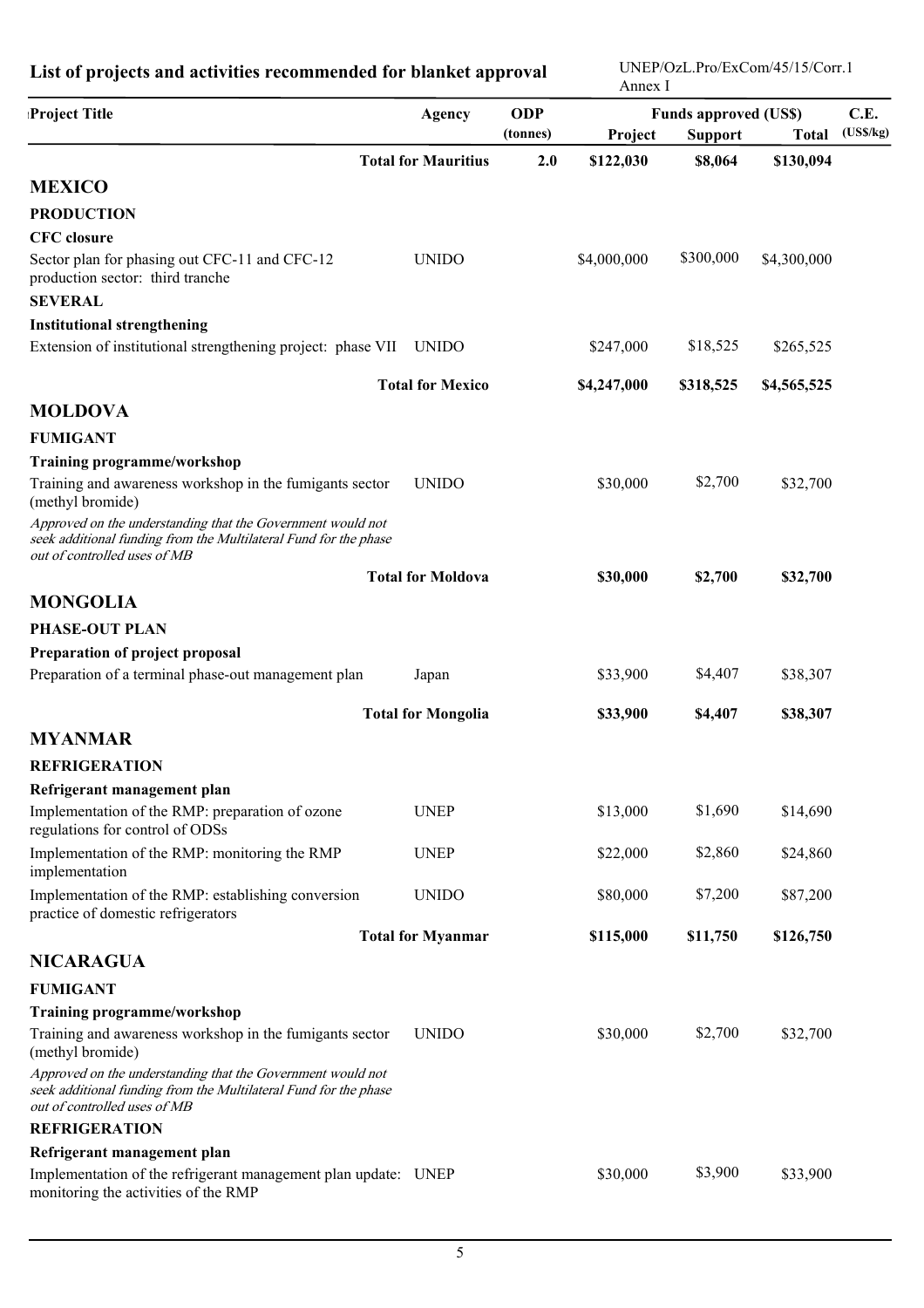| Project Title                                                                                                                                                   | <b>ODP</b><br><b>Funds approved (US\$)</b><br><b>Agency</b> |          |           | C.E.           |              |          |
|-----------------------------------------------------------------------------------------------------------------------------------------------------------------|-------------------------------------------------------------|----------|-----------|----------------|--------------|----------|
|                                                                                                                                                                 |                                                             | (tonnes) | Project   | <b>Support</b> | <b>Total</b> | (USS/kg) |
| Implementation of the refrigerant management plan update: UNEP<br>programme for prevention of illegal CFC trade                                                 |                                                             |          | \$15,000  | \$1,950        | \$16,950     |          |
| Implementation of the refrigerant management plan update: UNEP<br>licensing and certification system for refrigeration<br>technicians                           |                                                             |          | \$40,000  | \$5,200        | \$45,200     |          |
| Implementation of the refrigerant management plan<br>update: incentive programme to promote good practices in<br>refrigeration                                  | <b>UNDP</b>                                                 |          | \$85,000  | \$7,650        | \$92,650     |          |
|                                                                                                                                                                 | <b>Total for Nicaragua</b>                                  |          | \$200,000 | \$21,400       | \$221,400    |          |
| <b>PAKISTAN</b>                                                                                                                                                 |                                                             |          |           |                |              |          |
| <b>FUMIGANT</b>                                                                                                                                                 |                                                             |          |           |                |              |          |
| <b>Training programme/workshop</b>                                                                                                                              |                                                             |          |           |                |              |          |
| Training and awareness workshop in the fumigants sector<br>(methyl bromide)                                                                                     | <b>UNIDO</b>                                                |          | \$30,000  | \$2,700        | \$32,700     |          |
| Approved on the understanding that the Government would not<br>seek additional funding from the Multilateral Fund for the phase<br>out of controlled uses of MB |                                                             |          |           |                |              |          |
|                                                                                                                                                                 | <b>Total for Pakistan</b>                                   |          | \$30,000  | \$2,700        | \$32,700     |          |
| <b>ROMANIA</b>                                                                                                                                                  |                                                             |          |           |                |              |          |
| <b>SEVERAL</b>                                                                                                                                                  |                                                             |          |           |                |              |          |
| <b>Institutional strengthening</b>                                                                                                                              |                                                             |          |           |                |              |          |
| Extension of institutional strengthening project: phase II                                                                                                      | <b>UNIDO</b>                                                |          | \$145,984 | \$10,949       | \$156,933    |          |
|                                                                                                                                                                 | <b>Total for Romania</b>                                    |          | \$145,984 | \$10,949       | \$156,933    |          |
| <b>SERBIA AND MONTENEGRO</b>                                                                                                                                    |                                                             |          |           |                |              |          |
| <b>SOLVENT</b>                                                                                                                                                  |                                                             |          |           |                |              |          |
| Preparation of project proposal                                                                                                                                 |                                                             |          |           |                |              |          |
| Project preparation for the terminal phase-out in the solvent UNIDO<br>sector (CTC)                                                                             |                                                             |          | \$15,000  | \$1,125        | \$16,125     |          |
| <b>Total for Serbia and Montenegro</b>                                                                                                                          |                                                             |          | \$15,000  | \$1,125        | \$16,125     |          |
| <b>SIERRA LEONE</b>                                                                                                                                             |                                                             |          |           |                |              |          |
| <b>HALON</b>                                                                                                                                                    |                                                             |          |           |                |              |          |
| Preparation of project proposal                                                                                                                                 |                                                             |          |           |                |              |          |
| Project preparation for a halon sectoral phase-out plan                                                                                                         | <b>UNDP</b>                                                 |          | \$16,870  | \$1,265        | \$18,135     |          |
|                                                                                                                                                                 | <b>Total for Sierra Leone</b>                               |          | \$16,870  | \$1,265        | \$18,135     |          |
| <b>SYRIA</b>                                                                                                                                                    |                                                             |          |           |                |              |          |
| <b>PHASE-OUT PLAN</b>                                                                                                                                           |                                                             |          |           |                |              |          |
| Preparation of project proposal                                                                                                                                 |                                                             |          |           |                |              |          |
| Preparation of CFC-phase-out plan including methyl<br>bromide                                                                                                   | <b>UNIDO</b>                                                |          | \$70,000  | \$5,250        | \$75,250     |          |
| <b>SEVERAL</b>                                                                                                                                                  |                                                             |          |           |                |              |          |
| <b>Institutional strengthening</b>                                                                                                                              |                                                             |          |           |                |              |          |
| Extension of institutional strengthening: phase III                                                                                                             | <b>UNIDO</b>                                                |          | \$203,823 | \$15,287       | \$219,110    |          |
|                                                                                                                                                                 | <b>Total for Syria</b>                                      |          | \$273,823 | \$20,537       | \$294,360    |          |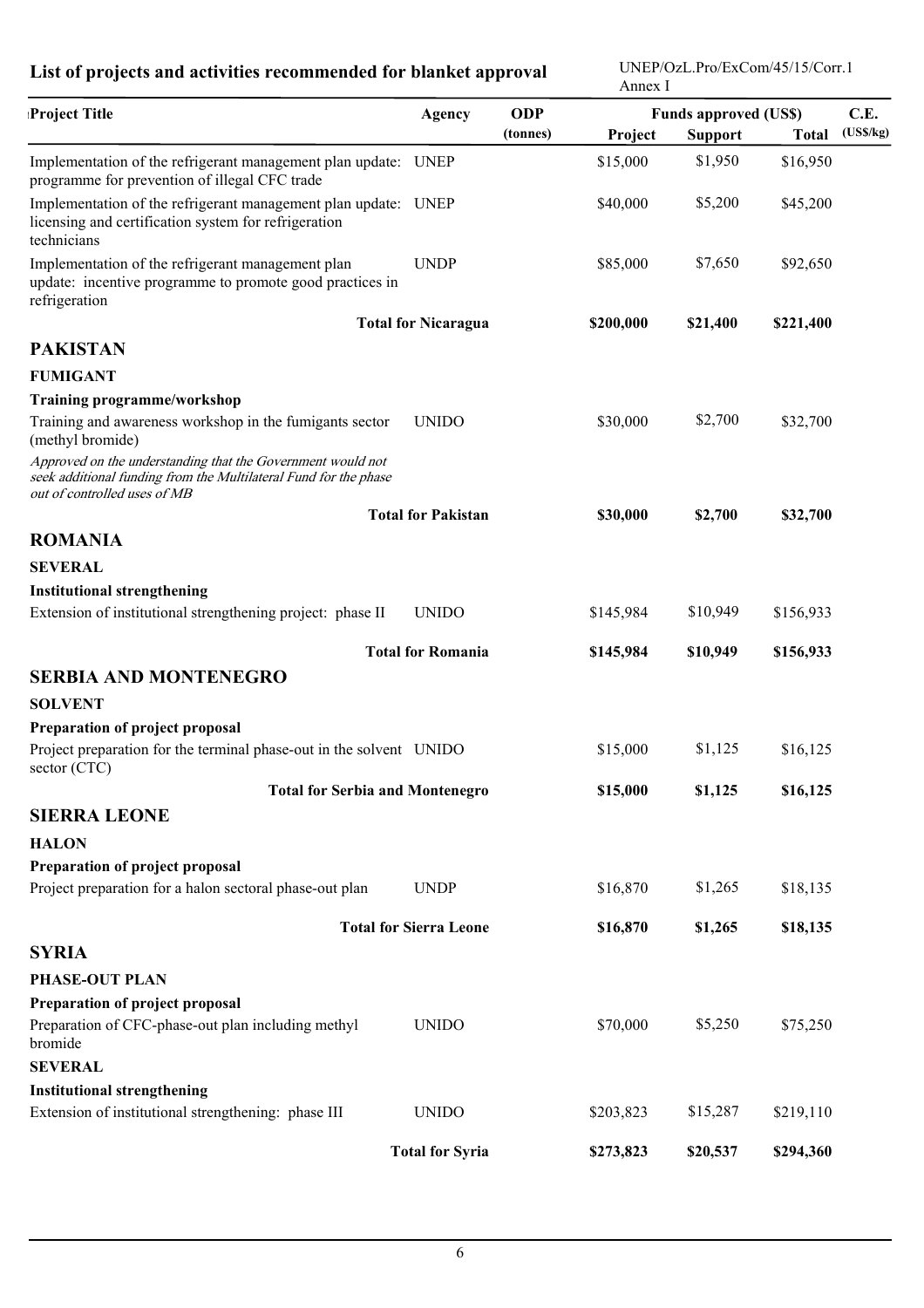| Project Title                                                                                                                                                   | <b>Agency</b>              | <b>ODP</b> | <b>Funds approved (US\$)</b> |                |              | C.E.     |
|-----------------------------------------------------------------------------------------------------------------------------------------------------------------|----------------------------|------------|------------------------------|----------------|--------------|----------|
|                                                                                                                                                                 |                            | (tonnes)   | Project                      | <b>Support</b> | <b>Total</b> | (USS/kg) |
| <b>THAILAND</b>                                                                                                                                                 |                            |            |                              |                |              |          |
| <b>PHASE-OUT PLAN</b>                                                                                                                                           |                            |            |                              |                |              |          |
| CFC phase out plan                                                                                                                                              |                            |            |                              |                |              |          |
| National CFC phase-out plan: 2005 annual implementation IBRD<br>plan                                                                                            |                            |            | \$1,330,400                  | \$111,736      | \$1,442,136  |          |
| The Committee took note, with appreciation, of the verification<br>audit of the imports of CFC, TCA and CTC in Thailand for the<br>year 2003                    |                            |            |                              |                |              |          |
|                                                                                                                                                                 | <b>Total for Thailand</b>  |            | \$1,330,400                  | \$111,736      | \$1,442,136  |          |
| <b>VENEZUELA</b>                                                                                                                                                |                            |            |                              |                |              |          |
| <b>FUMIGANT</b>                                                                                                                                                 |                            |            |                              |                |              |          |
| Training programme/workshop                                                                                                                                     |                            |            |                              |                |              |          |
| Training and awareness workshop in the fumigants sector<br>(methyl bromide)                                                                                     | <b>UNIDO</b>               |            | \$40,000                     | \$3,600        | \$43,600     |          |
| Approved on the understanding that the Government would not<br>seek additional funding from the Multilateral Fund for the phase<br>out of controlled uses of MB |                            |            |                              |                |              |          |
|                                                                                                                                                                 | <b>Total for Venezuela</b> |            | \$40,000                     | \$3,600        | \$43,600     |          |
| <b>YEMEN</b>                                                                                                                                                    |                            |            |                              |                |              |          |
| <b>REFRIGERATION</b>                                                                                                                                            |                            |            |                              |                |              |          |
| Preparation of project proposal                                                                                                                                 |                            |            |                              |                |              |          |
| Preparation of a terminal umbrella project in refrigeration<br>(CFC)                                                                                            | <b>UNIDO</b>               |            | \$30,000                     | \$2,250        | \$32,250     |          |
|                                                                                                                                                                 | <b>Total for Yemen</b>     |            | \$30,000                     | \$2,250        | \$32,250     |          |
| <b>ZIMBABWE</b>                                                                                                                                                 |                            |            |                              |                |              |          |
| <b>FUMIGANT</b>                                                                                                                                                 |                            |            |                              |                |              |          |
| Preparation of project proposal                                                                                                                                 |                            |            |                              |                |              |          |
| Project preparation for a fumigant (methyl bromide) project UNDP                                                                                                |                            |            | \$20,000                     | \$1,500        | \$21,500     |          |
| Project preparation in the fumigants (methyl bromide)<br>sector (phase out in tobacco seedling)                                                                 | <b>UNIDO</b>               |            | \$15,000                     | \$1,125        | \$16,125     |          |
|                                                                                                                                                                 | <b>Total for Zimbabwe</b>  |            | \$35,000                     | \$2,625        | \$37,625     |          |
| <b>GLOBAL</b>                                                                                                                                                   |                            |            |                              |                |              |          |
| <b>SEVERAL</b>                                                                                                                                                  |                            |            |                              |                |              |          |
| <b>Information exchange</b>                                                                                                                                     |                            |            |                              |                |              |          |
| Assistance for regional awareness raising                                                                                                                       | <b>UNEP</b>                |            | \$200,000                    | \$26,000       | \$226,000    |          |
|                                                                                                                                                                 | <b>Total for Global</b>    |            | \$200,000                    | \$26,000       | \$226,000    |          |
|                                                                                                                                                                 | <b>GRAND TOTAL</b>         | 229.8      | \$31,319,885                 | \$2,428,854    | \$33,748,739 |          |